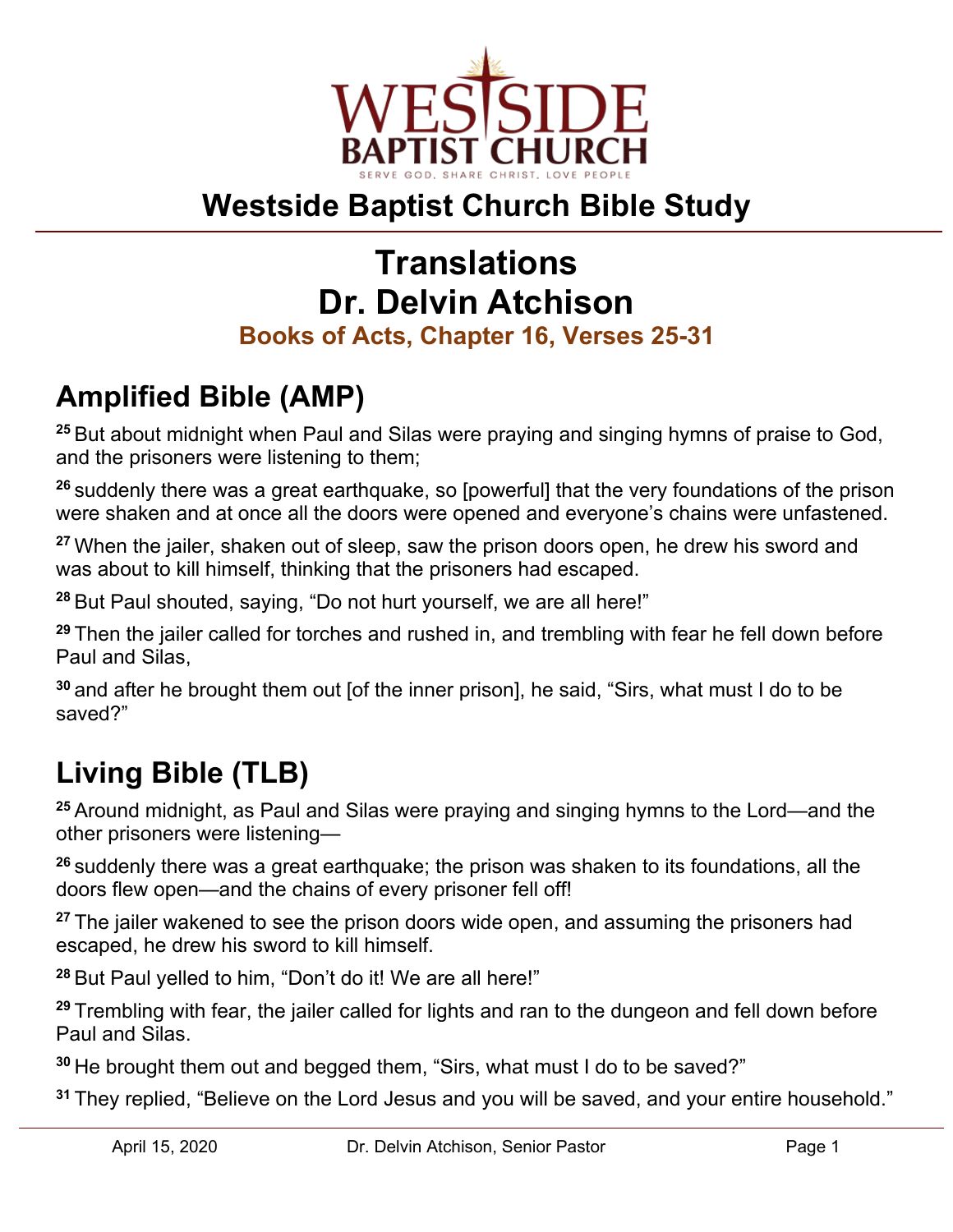

## **Westside Baptist Church Bible Study**

#### **The Message (MSG)**

**25-26** Along about midnight, Paul and Silas were at prayer and singing a robust hymn to God. The other prisoners couldn't believe their ears. Then, without warning, a huge earthquake! The jailhouse tottered, every door flew open, all the prisoners were loose.

**27-28** Startled from sleep, the jailer saw all the doors swinging loose on their hinges. Assuming that all the prisoners had escaped, he pulled out his sword and was about to do himself in, figuring he was as good as dead anyway, when Paul stopped him: "Don't do that! We're all still here! Nobody's run away!"

**29-31** The jailer got a torch and ran inside. Badly shaken, he collapsed in front of Paul and Silas. He led them out of the jail and asked, "Sirs, what do I have to do to be saved, to really live?" They said, "Put your entire trust in the Master Jesus. Then you'll live as you were meant to live—and everyone in your house included!"

#### **The Passion Translation (TPT)**

**<sup>25</sup>** Paul and Silas, undaunted, prayed in the middle of the night and sang songs of praise to God, while all the other prisoners listened to their worship.

**<sup>26</sup>** Suddenly, a great earthquake shook the foundations of the prison. All at once every prison door flung open and the chains of all the prisoners came loose.

**<sup>27</sup>** Startled, the jailer awoke and saw every cell door standing open. Assuming that all the prisoners had escaped, he drew his sword and was about to kill himself

**<sup>28</sup>** when Paul shouted in the darkness, "Stop! Don't hurt yourself. We're all still here."

**<sup>29</sup>** The jailer called for a light. When he saw that they were still in their cells, he rushed in and fell trembling at their feet.

**<sup>30</sup>** Then he led Paul and Silas outside and asked, "What must I do to be saved?"

**<sup>31</sup>** They answered, "Believe in the Lord Jesus and you will be saved—you and all your family."<sup>[\[a\]](https://www.biblegateway.com/passage/?search=Acts+16%3A25-31&version=TPT#fen-TPT-8846a)</sup>